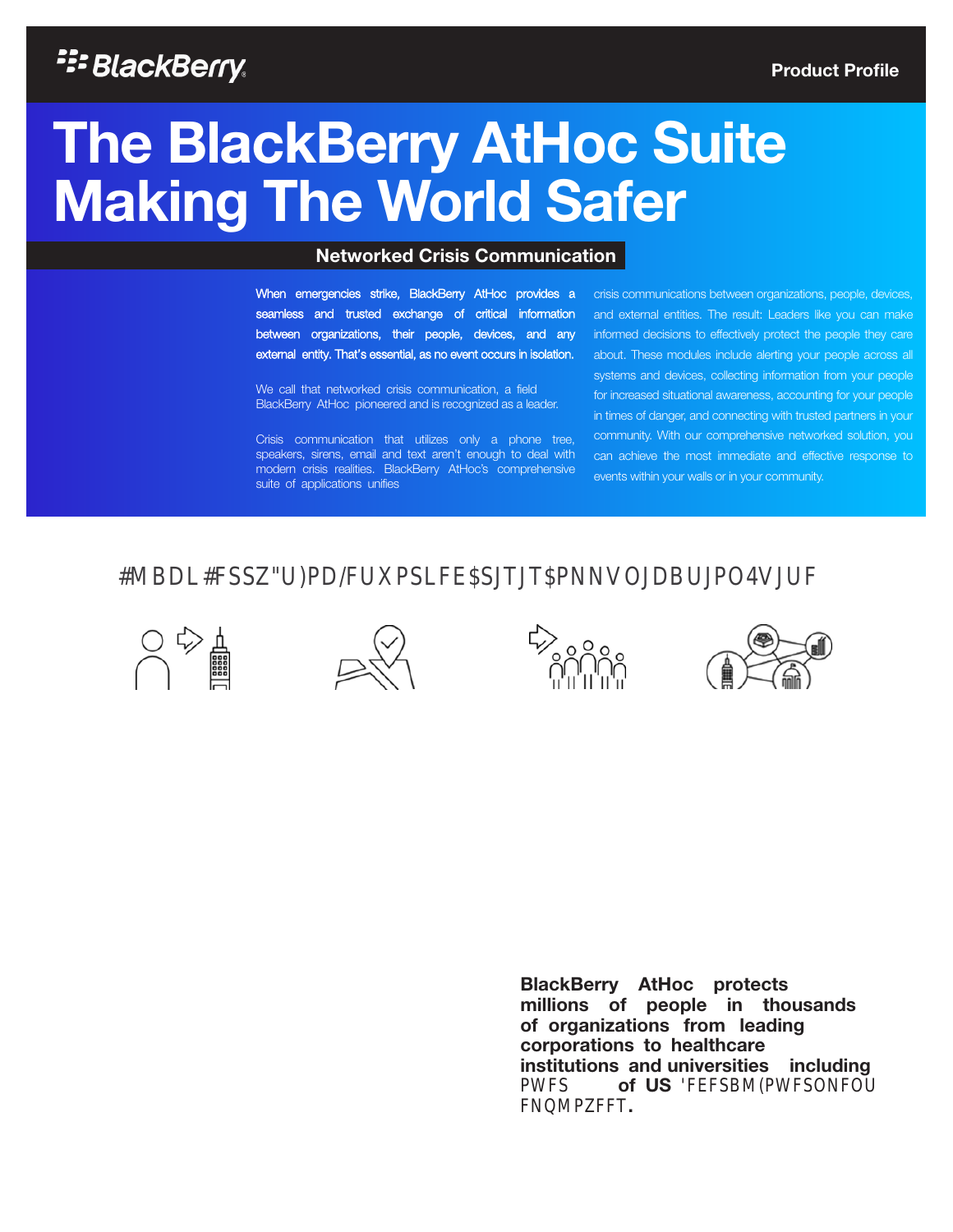## **E: BlackBerry**



#### Notify Anyone, Anywhere, on Any **Device**

AtHoc Alert™ is a comprehensive Alert end-to-end emergency notification Collect AtHoc Collect system that unifies all communication

modalities to alert everyone you care about with a single click. Using a single web-based console or smartphone/tablet, emergency managers can provide two-way communication across the entire enterprise or community to virtually any device with real-time speed and assured reach.

- Utilize market-leading tools that streamline your communication from pre-configured templates and custom fields, to geolocation targeting, teleconferencing and many more
- Integrate your entire crisis communications from access controls and social media to fire panels, sirens, mobile app, desktop, two-way radios and even wearable devices
- Implement secure public cloud or our patented hybrid deployment to maximize security and privacy while gaining scale and flexibility
- Leverage enterprise capabilities to delegate system management to local points of contacts (PoCs) while maintaining control and simplify contact management with LDAP integration and self-service portal





#### Gather Critical Information From Your People to Achieve Situational Awareness

gain greater awareness and make **TM** empowers you to

better decisions by enabling your field personnel to be the eyes and ears of the operations center. Give personnel in the field the ability to report events with rich geo-tagged media reports, plus a one-click "duress" button to report emergent situations for rapid response. The operation center can see what is happening at any incident scene, enabling rapid mobilization for a more effective response.

- Report events or observations from the field with rich media that speaks a thousand words
- Initiate user-identified, geo-sensed "duress" and attach rich media
- Gather and apply business rules of incoming events and route to the appropriate teams
- Activate location tracking and share with the user's team or operation center

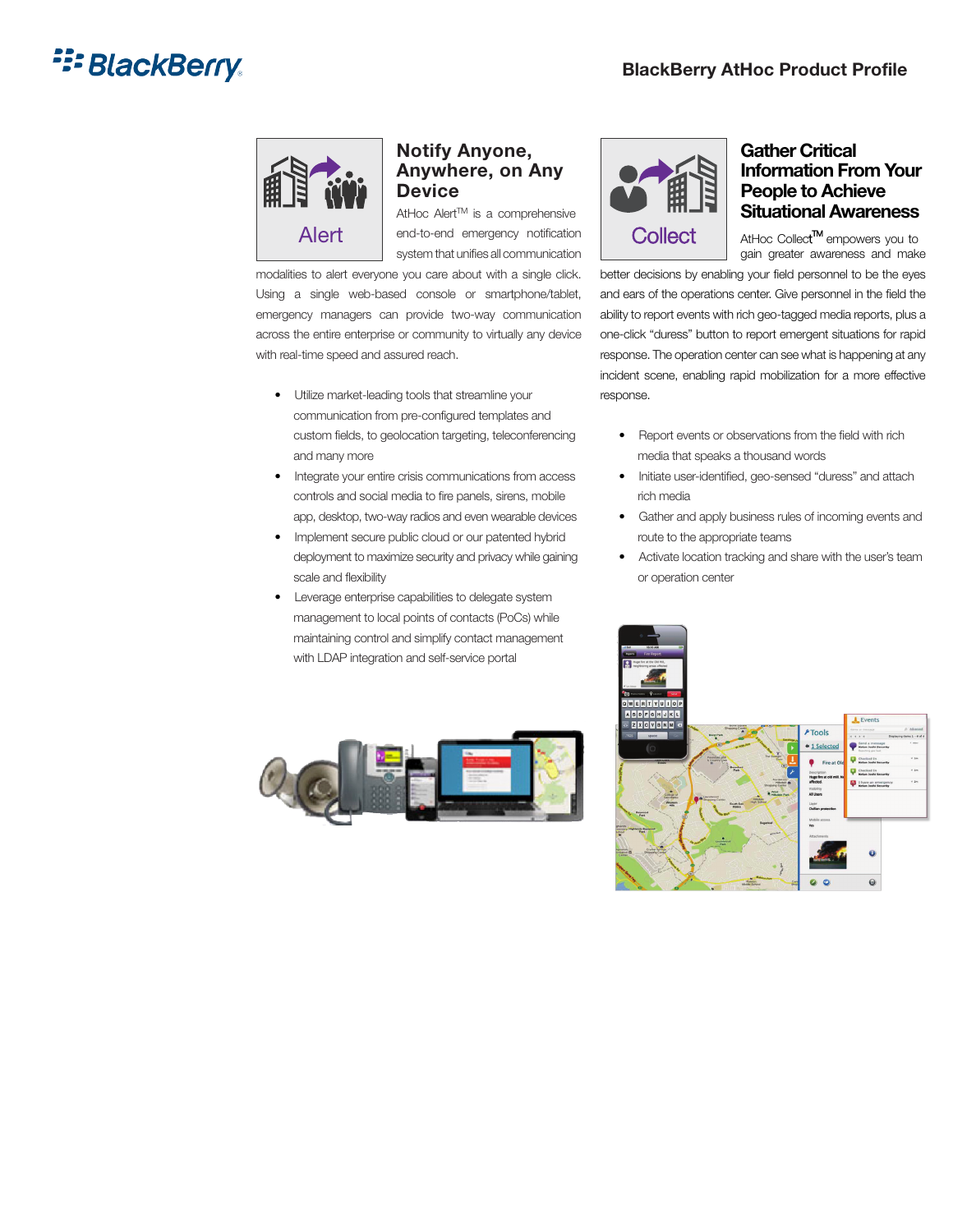### **E: BlackBerry**



#### Gain Real-Time Visibility Into Your Personnel Status and Location

 $\textsf{Account} \parallel \textsf{AtHoc}\xspace$  Account<sup>TM</sup> enables real-time  $\parallel \textsf{Connect}$ visibility into personnel location and

status for effective crisis handling and response. An operations center or the organizational leadership uses Account to request status from select groups or the entire populace. For example, account for people post emergencies, recall personnel and conduct daily mustering. Emergency management is provided an accurate summary view or detailed delivery report of each alert recipient across the enterprise. Users can also provide unsolicited reports of their current status and location.

- Detailed enterprise-wide and multi-level personnel reports for compliance
- Activate real-time tracking on smartphone to give operations your location as you move
- Utilize online self-service portal to gain visibility at the individual level of local needs and requirements





#### Communicate and Collaborate with Other **Organizations**

Emergencies, even small ones, do not happen in isolation. AtHoc Connect™ bridges the

communication gap between organizations during these events. It allows organizations to share authoritative information with external targeted organizations, agencies and the public in realtime during crises. This empowers the connected community to collectively assess situations and provide a coordinated response to protect lives and property.

- Seamlessly connect with organizations in your community before or during an event
- Be confident your communications have reached connected organizations within a single workflow, without picking up a phone or radio
- Eliminate need to manage contacts of external organizations
- Receive relevant information from other organizations as well as external content feeds



#### What Our Customers Say About Us:

"We have a very, very good system. We're very proud of our Code Maroon system. It is a very robust system and we are adding methods as we go."

— Charley Clark, Risk and Compliance Vice President, Texas A&M University

"…we used AtHoc to alert the general population of increased force protection levels and potential danger."

— Jim Spofford, Regional Exercise Planner, Naval District Washington (NDW)

"We deployed AtHoc in a centralized fashion across the command in order to benefit from faster emergency responses, improved consistency across the numerous locations and increased visibility for commanders on force status. This enterprise-class, command-wide approach was far more cost-effective than independent, base-by-base deployments a nd it reduced our costs per base by more than 50%, including additional cost savings in training, maintenance and other operations."

— Robert Tharp, AFRC EMS program manager, Air Force Reserve Command (AFRC)